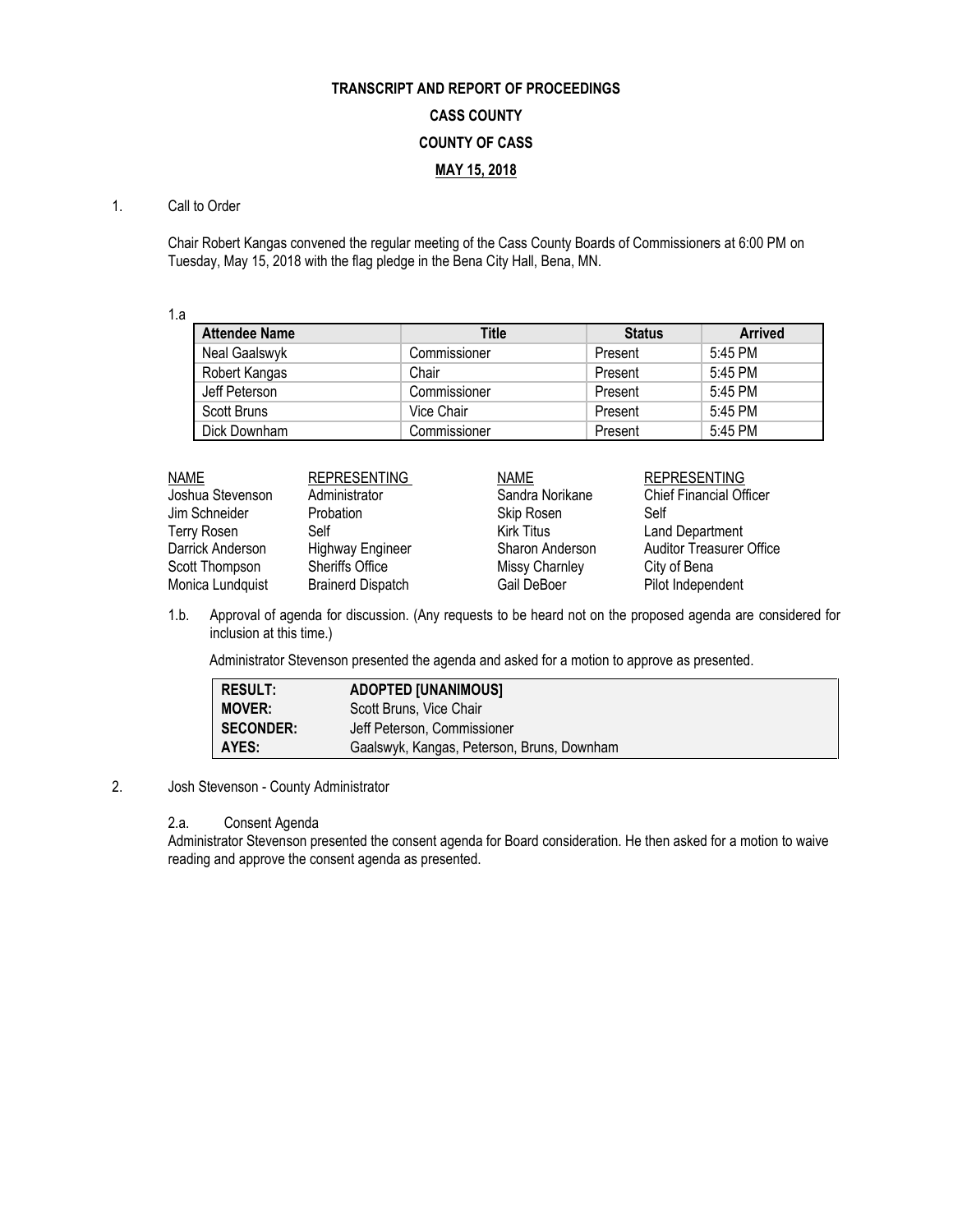Approve - Minutes of May 1st, 2018

Approve – Auditor Warrants dated April 26, 2018 in the amount of \$219,096.61

Approve – Auditor Manual Warrants/Voids/Corrections (Batch 2) dated April 2018 in the amount of \$253,222.31

Receive & File – April 2018 Monthly budget reports.

Approve – Auditor Warrants dated May 3, 2018 in the amount of \$120,513.72

Approve – Auditor Warrants dated May 10, 2018 in the amount of \$167,045.31

Approve – HHVS Special Auditor Warrants dated April 24, 2018 in the amount of \$922.00

Approve – HHVS IFS-SSIS Special Auditor Warrants dated April 24, 2018 in the amount of \$1,400.00

Approve – HHVS Manual Warrants/Voids/Corrections dated April 30, 2018 in the amount of (\$143.58)

Approve – HHVS IFS-SSIS Special Auditor Warrants dated May 2, 2018 in the amount of \$188.61

Approve – HHVS Special Auditor Warrants dated May 3, 2018 in the amount of \$1,007.16

Approve – HHVS Auditor Warrants dated May 4, 2018 in the amount of \$169,604.36

Approve – HHVS IFS-SSIS Auditor Warrants dated May 4, 2018 in the amount of \$141,199.85

Approve – HHVS IFS-SSIS Special Auditor Warrants dated May 4, 2018 in the amount of \$14,252.76

Approve – TRIAD HR Consulting grade rating for Assessor Account Clerk II, Grade 18 (previously grade 17), effective May 5, 2018.

Receive & file - Notice of probation completion for Maggie Mellby, Financial Assistant Supervisor, Grade 31, Step 01, on May 13, 2018.

Receive & file - Notice of completion of 6-month Probationary Period for step increase for Tom Burke, Health Human & Veteran Services Deputy Director, Grade 40, Step 4, effective May 8, 2018.

Receive & file - Notice of appointment of Amber Jennum, Licensed Practical Nurse (LPN), Grade 17, Step 2, effective May 31, 2018.

Receive & file – Correction to completion of probationary period for Janice Mehle, County Agency Social Worker, from May 6, 2018 to April 30, 2018.

On & Off Sale 3.2 Beer:

McArdle's - McArdle's Resort, Inc – Unorganized

Approve – Capital Projects Fund Payments:

Deep Portage \$1,301.50 (reimbursement for 2017 R&M items)

Northland Consulting \$760 & \$640 (Pine River Stabilization Project – to be reimbursed by KRD Trucking)

HotsyMinnesota.Com \$10,112.94 (Remer HWY Shop)

Ike's Fireplace Heating & Cooling \$12,670.11 (Remer HWY Shop)

Mark Beard Invoice #62: capital Portion \$1,750 (Longville, Remer and Pine River HWY garages, Voter Storage)

Mark Beard invoice #63: capital portion \$1,750 (Pine River HWY garage, Courthouse Security, Voter Storage, Eyewash Stations)

Approve – Agreement for Law Enforcement Services between the County of Cass and the Pillager School for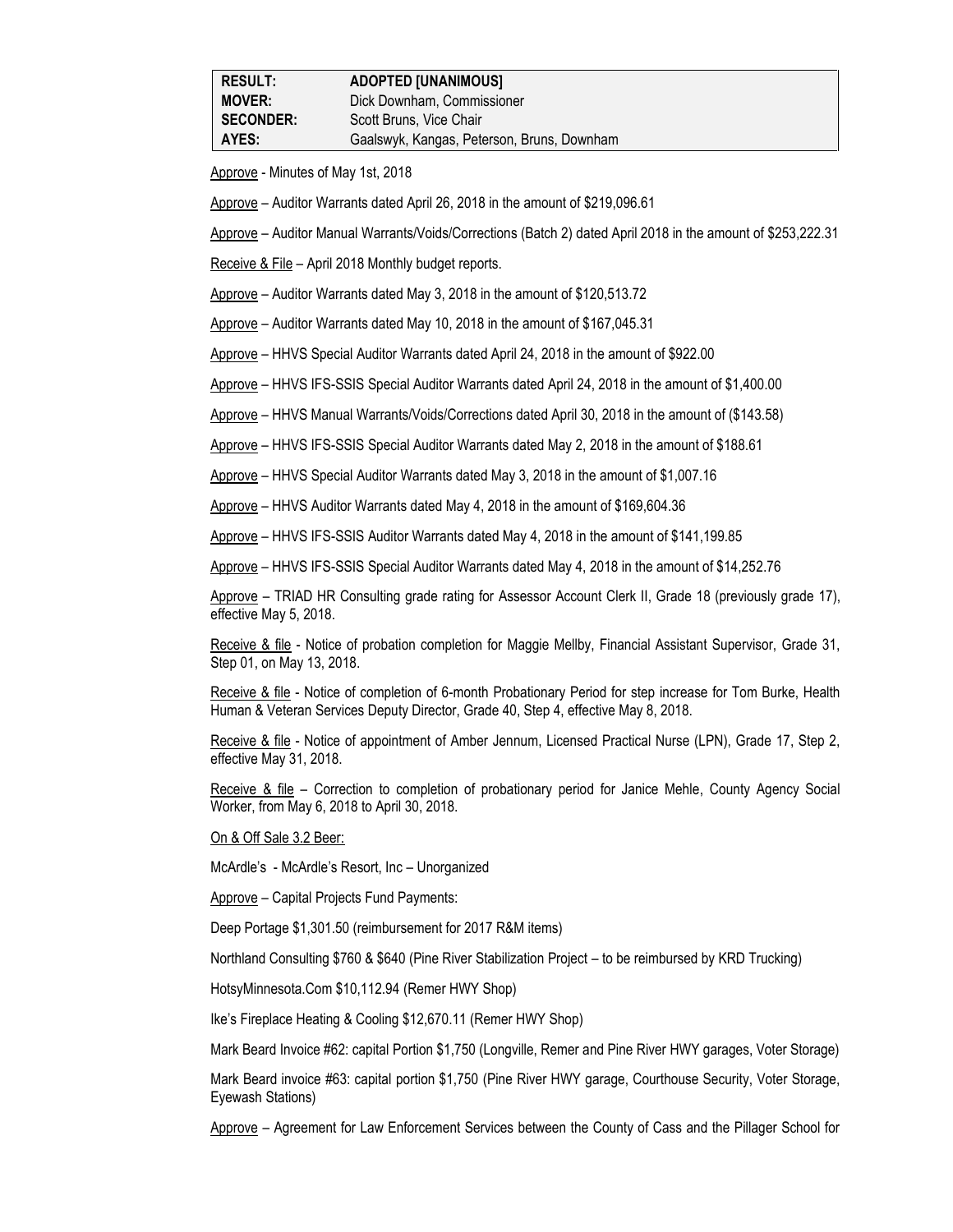the period commencing September 1, 2018 for the 2018/2019 School Year. Total amount not to exceed \$55,158.

Approve: Assessor's Office Abatements

2018, Robert Schauer, 32-030-4407, East Gull Lake, Reinstate DAV

Current \$1,916.00, Proposed \$176.00, Tax \$ Change (\$1,740.00)

2018, Maebelle Horbach, 42-027-4008, Thunder Lake, Reinstate DAV

Current \$1,216.00, Proposed \$ .00, Tax \$ Change (\$1,216.00)

2017, Todd Wright, 14-365-0140, Fairview, Damage Abatement

Current \$1,714.00, Proposed \$882.00, Tax \$ Change (\$ 832.00)

Authorize – 1st quarter Longville Ambulance Subordinate Service District in the amount of \$122,750.00

Authorize – Budget support for Kitchigami Regional Library for the first half of 2018 in the amount of \$183,642.50.

Establish - 2<sup>nd</sup> Reading Public Hearing June 5, 2018 for proposed revisions to the Definitions Ordinance and Land Use Ordinance.

Award – Survey contract for projects # 66, #67, #69, #70 to Stonemark Land Surveying not to exceed \$6,470(66), \$6,875 (67), \$1,925 (69), \$6,475 (70). Project #68 to Northern Engineering not to exceed \$9,066.

Adopt – Resolution 31-18 to establish Emergency Medical Service Week for May 20 -26, 2018.

Receive & Approve – Appeals settlement between Cass County Public Health and the Centers for Medicare & Medicaid Services (CMS) with respect to Medicare fee-for-service appeals identified in the attached spreadsheet.

Approve - Addendum to the Gull lake Walking and Biking Trail Cooperative Agreement.

Receive and File – April 2018 Interest Report

## 3. Sandra Norikane - Chief Financial Officer

3.a. Forfeited Tax Settlement

Chief Financial Officer Sandra Norikane presented a summary of the 2017 tax forfeit settlement. It was noted that the Land Department exceeded budgeted revenues with a distribution of \$1,720,189 to taxing districts. It was also noted that the distribution was 10 percent higher than 2016 and the second highest distribution in the past 10 years. She recommended the maximum set aside for reforestation and trails under the statute. She then asked for a motion to adopt resolution 30-18 establishing the withholdings for reforestation and trails prior to the tax forfeit distribution.

Commissioner Gaalswyk offered Resolution No. 30-18 and moved its adoption, Commissioner Bruns seconded:

WHEREAS, Minnesota Statute 282.08 specifies that any county board may annually by resolution set aside no more than 30 percent of the tax-forfeited settlement for reforestation.

WHEREAS, Minnesota Statute 282.08 further specifies that any county board may annually by resolution set aside no more than 20 percent of the tax-forfeited settlement for acquisition and maintenance of county recreational areas.

WHEREAS, it is in the best interest of Cass County to promote reforestation and recreational development within the county.

THEREFORE, BE IT RESOLVED that 30 percent of the tax-forfeited settlement be set aside for reforestation,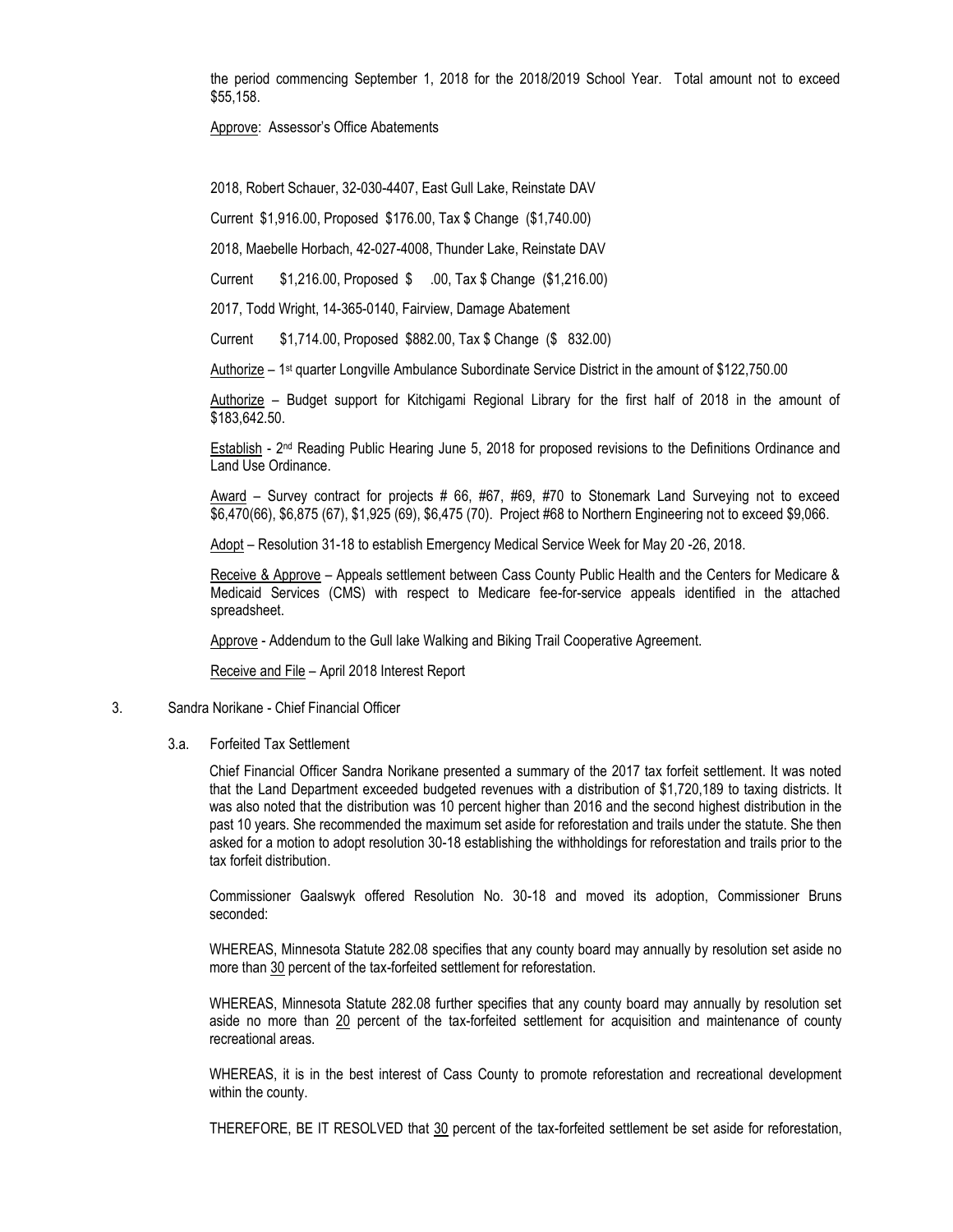and 20 percent of the tax-forfeited settlement be set aside for maintenance of recreational areas.

Resolution No. 30-18 was adopted by majority vote: Ayes: Bruns, Downham, Gaalswyk, Kangas, Peterson. Nays: None.

| RESULT:       | <b>APPROVED [UNANIMOUS]</b>                |
|---------------|--------------------------------------------|
| <b>MOVER:</b> | Neal Gaalswyk, Commissioner                |
| SECONDER:     | Scott Bruns, Vice Chair                    |
| <b>AYES:</b>  | Gaalswyk, Kangas, Peterson, Bruns, Downham |

3.b. Establish Public Hearing - Liquor License Ordinance

Chairman Kangas open the public hearing at 6:06pm for the first reading of amendments to Cass county's Ordinance 2009-04 Liquor License Regulations. No written comments were received as a result of the hearing notice and no one appeared before the Board to comment. After a brief discussion to clarify the intent of the amendments, Chairman Kangas closed the hearing at 6:16pm. Chief Financial Officer Sandra Norikane then asked for a motion to establish a public hearing for the second reading of amendments to Cass County's Ordinance 2009-04 Liquor License Regulations for Cass County, Minnesota, on June 19, 2018 during the regular Board Meeting at Sylvan Township Hall, 12956 24<sup>th</sup> Avenue SW, Pillager, MN.

| <b>RESULT:</b>   | <b>APPROVED [UNANIMOUS]</b>                |
|------------------|--------------------------------------------|
| <b>MOVER:</b>    | Jeff Peterson, Commissioner                |
| <b>SECONDER:</b> | Scott Bruns, Vice Chair                    |
| AYES:            | Gaalswyk, Kangas, Peterson, Bruns, Downham |

- 4. Kirk Titus Land Commissioner
	- 4.a. Soo Line Pavilion

Land Commissioner Kirk Titus presented a request from the Remer Chamber of Commerce to construct a pavilion to serve as a trail shelter on County managed land. He reported that the location of the proposed pavilion is within the Soo Line trail corridor in the City of Remer. He noted a letter of support from the City of Remer and plans showing the location with a drawing of the structure design. Representatives from the Chamber of Commerce were in attendance to answer any questions about the project. He then asked for a motion to approve the Remer Chamber of Commerce Soo Line Pavilion project pending all required city and county building permits.

| <b>RESULT:</b>   | <b>APPROVED [UNANIMOUS]</b>                |
|------------------|--------------------------------------------|
| <b>MOVER:</b>    | Dick Downham, Commissioner                 |
| <b>SECONDER:</b> | Jeff Peterson. Commissioner                |
| AYES:            | Gaalswyk, Kangas, Peterson, Bruns, Downham |

- 5. Jim Schniender Probation
	- 5.a. Minnesota Juvenile Justice Advisory Committee 2017 Annual Report

Probation Director Jim Schneider presented the Minnesota Juvenile Justice Advisory Committee 2017 Annual Report. The report included history and program partnerships. He reported that the program population age is increasing as kids become adults and the number of kids in the program is decreasing. He also reported that the types of crimes remain consistent but fewer kids are being cited for crimes. It was noted that a number of juvenile facilities have closed since 2002. It was also noted that a breakdown in the family leads to juvenile trouble. The Board thanked him for the report.

**RESULT: RECEIVED AND FILED**

- 6. Darrick Anderson Highway Engineer
	- 6.a. Contract Award for Shop Roof Replacement

Highway Engineer Darrick Anderson presented bids to replace the roof on an older building at the walker highway shop. He reported that the building was salvaged and moved on site in the 1970's leaving the roof full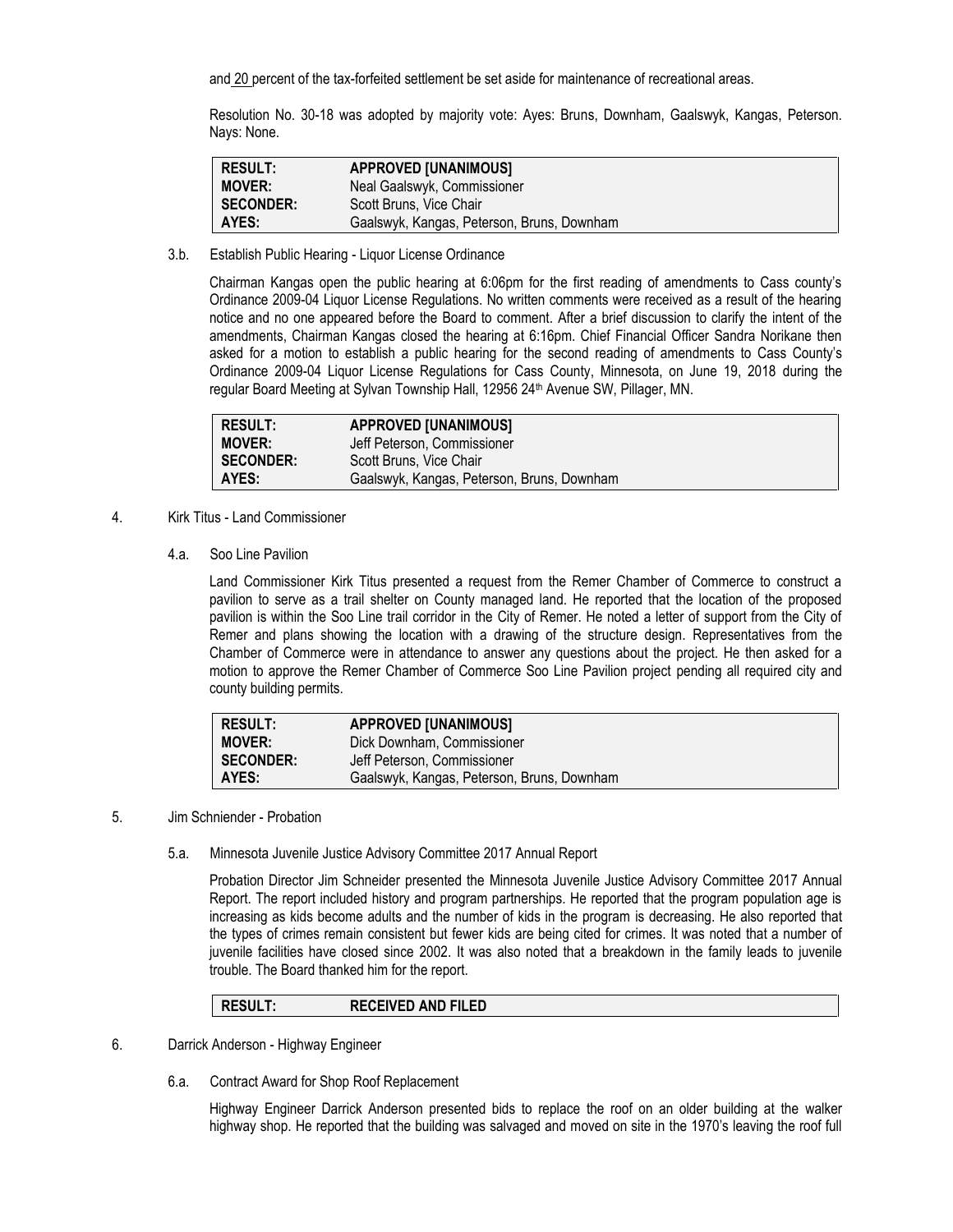of holes. He also reported that the roof replacement was necessary to use the building for election storage in the future. He then asked for a motion to award the contract for roof replacement to Srock Construction Inc. in the amount of \$75,375.00.

| Srock Construction, Inc.              | \$75.375.00  |
|---------------------------------------|--------------|
| Berglund Heating Sheetmetal & Roofing | \$112,214.00 |

| <b>RESULT:</b>   | <b>APPROVED [UNANIMOUS]</b>                |
|------------------|--------------------------------------------|
| <b>MOVER:</b>    | Dick Downham, Commissioner                 |
| <b>SECONDER:</b> | Jeff Peterson, Commissioner                |
| AYES:            | Gaalswyk, Kangas, Peterson, Bruns, Downham |

6.b. Contract Award for Voter Storage Facility

Highway Engineer Darrick Anderson presented bids for the 22' x 29' election storage building project to be constructed inside an older building at the walker highway shop. He then asked for a motion to award contract on New Voter Equipment Storage Facility to Minnesota Custom Concrete for Concrete Work in the amount of \$3,418.65, Action Contracting, Inc. for Building Labor & Materials in the amount of \$24,800.00, RW Electric, Inc. for Electrical in the amount of \$3,282.00, and Anderson Heating & Air Conditioning for Heating & Cooling in the amount of \$5,500.00.

| Danny's Masonry                                  | \$4,700.00  |
|--------------------------------------------------|-------------|
| Minnesota Custom Concrete                        | \$3,418.65  |
| Action Contracting, Inc.                         | \$24,800.00 |
| DeGrote Construction, Inc.                       | \$28,350.00 |
| RW Electric, Inc.<br>Lowe Electric (no response) | \$3,282.00  |
| Anderson Heating & Air Conditioning              | \$5,500.00  |
| Ike's Heating & Cooling                          | \$5,980.00  |

| <b>RESULT:</b>   | <b>APPROVED [UNANIMOUS]</b>                |
|------------------|--------------------------------------------|
| <b>MOVER:</b>    | Dick Downham, Commissioner                 |
| <b>SECONDER:</b> | Jeff Peterson, Commissioner                |
| AYES:            | Gaalswyk, Kangas, Peterson, Bruns, Downham |

6.c. Approval of SAP 011-612-004 et al bid results

Highway Engineer Darrick Anderson provided a summary bids for a cooperative project with the City of Walker and Shingobee Township. He noted that the project included reclamation, grading, paving, and culvert work on County Road 12, 38, 61, and 66. He then asked for a motion to award contract to Knife River Materials-Northern Division in the amount of \$4,798,132.33.

| \$4,798,132.33 |
|----------------|
| \$4,891,881.10 |
| \$5,076,100.67 |
| \$5,364,260.94 |
|                |

| <b>RESULT:</b>   | <b>APPROVED [UNANIMOUS]</b>                |
|------------------|--------------------------------------------|
| <b>MOVER:</b>    | Neal Gaalswyk, Commissioner                |
| <b>SECONDER:</b> | Scott Bruns, Vice Chair                    |
| AYES:            | Gaalswyk, Kangas, Peterson, Bruns, Downham |

- 7. Sharon Anderson Elections Administrator
	- 7.a. Election Outreach Report

Elections Administrator Sharon Anderson provided an updated Election Outreach Plan for 2018. She noted that the BallotTrax notification system will not be used after data sharing concerns were found. She also noted that